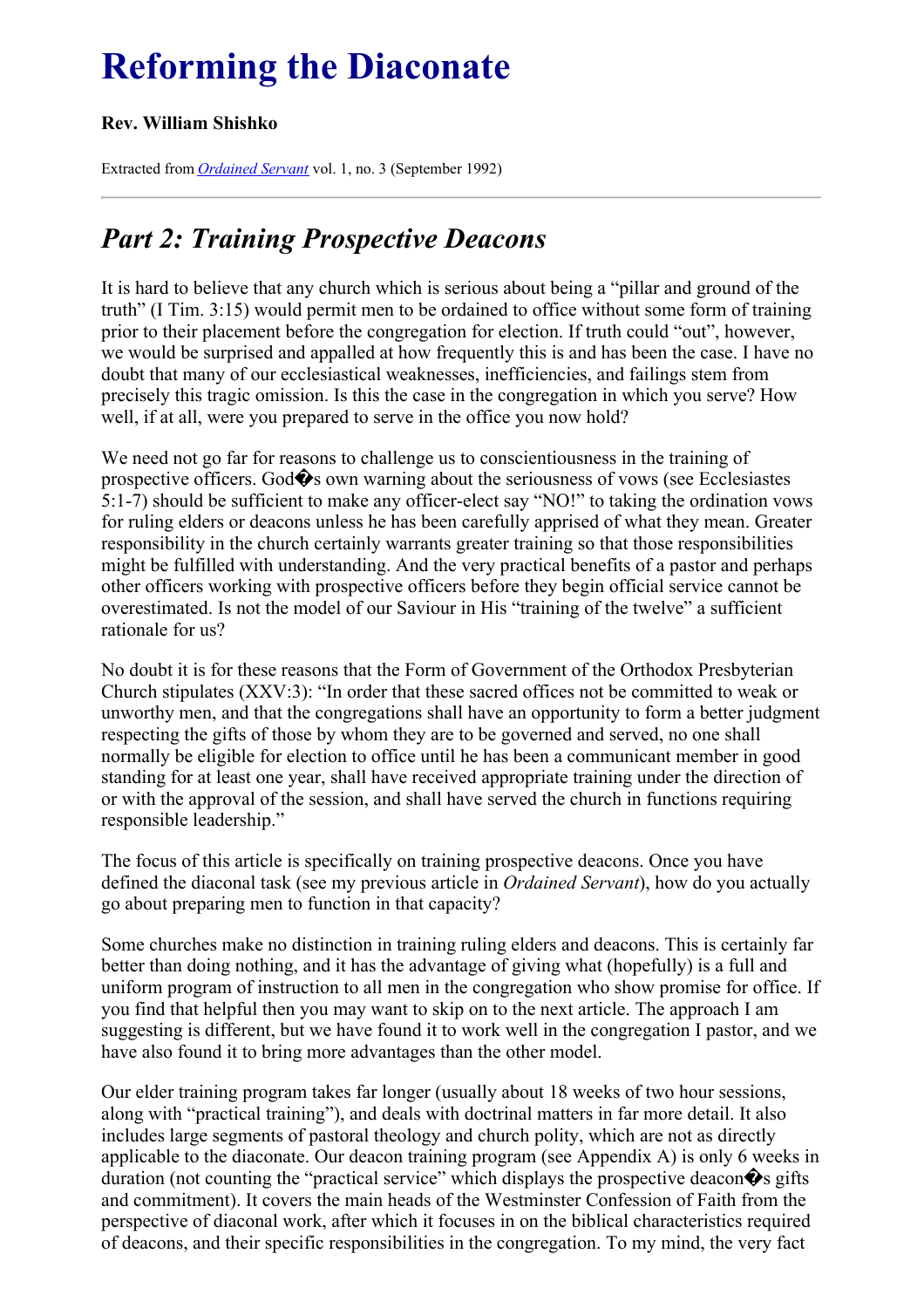that I Timothy 3 gives a distinct listing of gifts and graces necessary for each officer is a sufficient warrant to make a distinction in the way each group is trained. The practical advantages are also great. Here's how we do it.

The first three weeks (sessions are usually 90 minutes to two hours in length...depending on how discussion oriented your prospective deacons are!) focus in on "The Deacon and Doctrine." While elders must be "apt to teach," I Tim. 3:2 (and I see no reason why this qualification is confined to "Teaching Elders" alone), and therefore must know well the doctrine they are called to present to others, deacons must "hold the mystery of the faith with a pure conscience," I Tim. 3:9. Our prospective deacons have required homework covering the basics of Reformed doctrine, and the class sessions offer applications to the diaconate which flow out of the heads of doctrine as represented in the Westminster Confession of Faith, and elaborated upon in the Larger and Shorter Catechisms. This is done under a series of "Doctrinal Propositions Which Must Guide the Ongoing and Developing Work of a Diaconate."

For example, growing out of our confession regarding "Holy Scripture" (WCF, chapter I) there is the affirmation that "There must be a dogged determination to align every diaconal practice with the precepts and directives of Holy Scripture." Questions like "How is mercy to be shown? To whom? To what extent?", and principles for drawing up budgets, recommending salaries, the use of the church building, etc, must all be answered or derived from the Word of God. We emphasize this, and explain how that is to be done in the "real world" of the official work of the church.

Another example is from our application of the Westminster Confession  $\hat{\mathbf{\bullet}}$ s doctrine of "God $\hat{\mathbf{\diamond}}$ s Covenant With Man" (Chap. 7). In coupling this with various Scripture passages we point out that "There must be an unashamed differentiation in our dealings with those who are inside or outside the covenant of grace." Here we deal with basic principles for diaconal service to believers and to unbelievers. This introduces prospective deacons to the excellent material on "covenantal benevolence" developed by Leonard Coppes and others in the OPC. It is important to take time with this because in contemporary Evangelicalism there is little awareness or appreciation of this aspect of Biblical teaching.

Over the first three weeks of the training program we discuss the reading assignments and give an overview of our confessional standards from this very practical diaconal perspective. It enables us to cover a wide terrain of doctrine, and do it in such a way that the prospective deacons begin thinking biblically and confessionally about the diaconal task. Particularly in covering the material on soteriology it gives me the opportunity to give prospective deacons some help in the evangelistic and personal ministry they will inevitably become involved with if they are doing their work conscientiously. We obviously do not cover every head of the WCF, but isolate those confessional materials which most relate to the diaconal functions we have defined for this congregation. The beauty of this approach is its flexibility and practicality in applying the doctrinal standards of the church.

The next three weeks are devoted to "The Deacon and His Work" (again, see Appendix A). This begins with an analysis of the biblical qualifications for deacons as given in Acts 6:3 (the "macroscopic" view), followed by a similar analysis of I Timothy 3:8-13 (the "microscopic" view). It is crucial to point out that these are non-optional qualifications, i.e. the "must" of vs. 2 carries over to the "likewise" of vs. 8.

Time is also spent on giving basic directives for cultivating these qualifications. There is usually much profitable discussion at this point in the training program.

Week number 5 is given over to presenting "The Deacon as an Officer: General Considerations." This begins with an exposition of Acts 6:1-7, operating under the presupposition that this pericope describes the origin of the diaconal office (see my previous article). Here the practical necessity of the diaconal office is laid out, its official and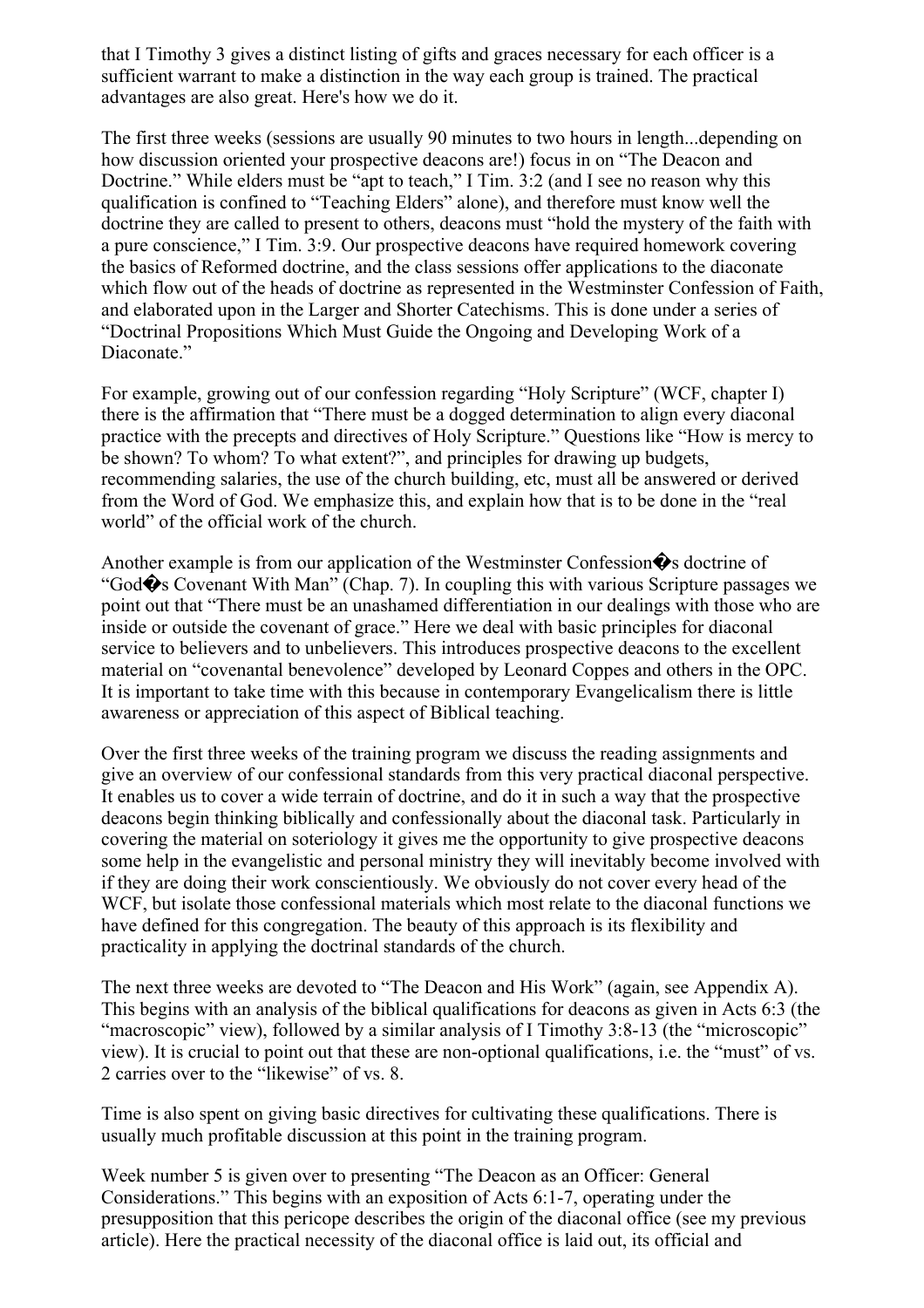authoritative character is presented, and its relation to congregational life is described. I cannot overstate the importance of deacons and prospective deacons having a good grasp of this passage. From that you must move to actual contemporary application of this office of "waiting on tables." In the description given in our training program we conveniently list these as: 1. The table of the genuinely needy among God $\hat{\mathbf{\diamond}}$ s people. 2. The table of the church as an organization. 3. The table of the pastors, i.e. teaching and ruling elders. 4. The table of the Lord, i.e. setting up for the Lord $\hat{\mathbf{\diamond}}$ s Supper.

This introduces prospective deacons to the actual responsibilities expected by us of those in that office. The Christ-like role of official service is put before the men as a summary of the diaconal role.

The final actual training class deals with "The Deacon: Daily, Weekly, Monthly, Yearly." During this time we offer a potpourri of directions and suggestions for growing in grace as a deacon. Habitual attentiveness to personal communion with God on a daily basis, cultivation of "diaconal mindedness" before God and one's fellow man, duties during Lord�s day services and other church meetings, requirements for Board of Deacon $\hat{\mathbf{\bullet}}$ s meeting attendance and involvement, working with the session, conforming to the OPC Form of Government and local church By Laws, and miscellaneous ethical responsibilities are all presented and applied in detail. Prospective deacons must know what they  $\hat{\mathbf{\Phi}}$  re in for if they should be called out by the congregation and ordained to the diaconal office. It is far easier to deal with problems in an officer if the man was told in advance what was expected of him.

Following successful completion of this course prospective deacons are, upon the approval of the session, actually presented to the congregation for election to the office of deacon. It is emphatically not our practice to put a number of men before the congregation and ask the members to vote for a certain number to conform to the "quotas" set by the church By Laws. If a man has been "proved" (I Tim. 3:10), i.e. he has shown himself to be faithful in service responsibilities given to him prior to and during his time of diaconal training, and the session and congregation judge him to possess the requisite qualifications for the office he is called out by congregational election to serve as a deacon...for life!

After men are elected by the congregation to serve as officers, they are examined by the session in what in fact becomes another officer preparation meeting. Deacons-elect are expected to be familiar with the Book of Church Order of the OPC, and also with our own local church constitution and by-laws. They are examined by the session in any of the areas reflected in the ordination vows the deacons-elect will be expected to take. Even as prospective church members have the vows reviewed with them by the session before a public profession of faith, so prospective officers must have the ordination vows reviewed prior to the actual laying on of hands. This is always a most salutary exercise for all involved.

Ordination follows in a worship service that is truly a celebration. God has given another officer to represent the hands and feet of Christ in the service of His Church! And you may be assured that whenever God gives laborers He will give labor! When the first corps of deacons was ordained in accordance with the divine prescription, the result was that "the Word of God spread, and the number of the disciples multiplied greatly..." (Acts 6:7). May the same thing be true as you go about praying for, preparing, and properly calling out men to serve the Church of the Lord Jesus Christ in the exalted office of deacon.

In the final article we will look at how the deacons in the congregation I pastor actually function. This will take all the theory and put it into practice. I think you will see that the results are wonderful.

#### **Appendix A: Deacon's Training Program**

**PURPOSE:**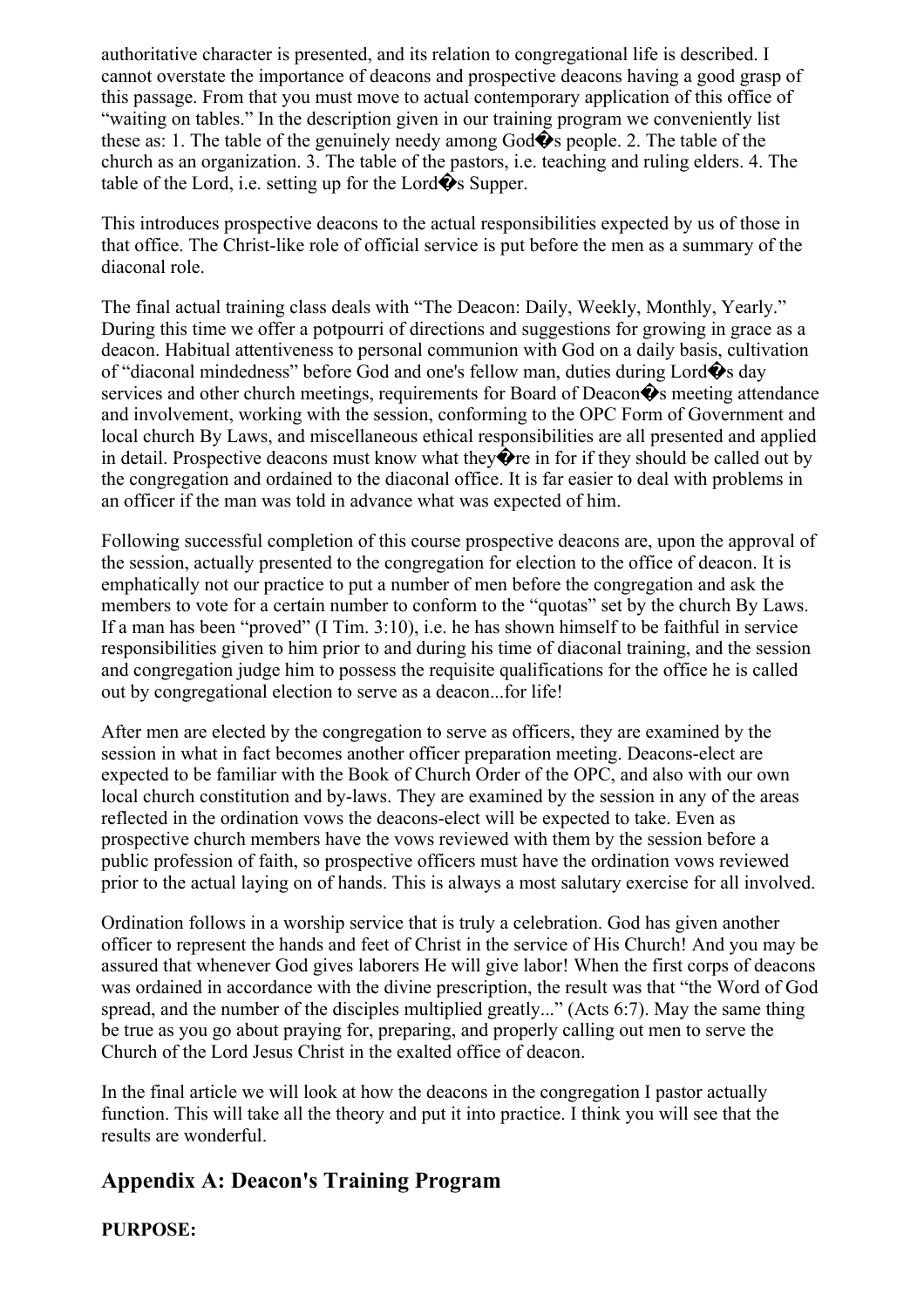The purpose of this program is to give a general overview of the system of doctrine taught in Holy Scripture and undergirding the work of the diaconate; and to provide an introduction to the qualifications necessary for deacons as well as to the basic principles which will govern their service in the church.

#### **TEXTS:**

Required reading will be from the following:

- 1. Berkhof, Louis, *Summary of Christian Doctrine* (Eerdmans).
- 2. Berghoef, Gerard and Lester DeKoster. *The Deacon*�*s Handbook* (Christian�s Library Press).
- 3. Coppes, Leonard J. *Who Will Lead Us?* (Pilgrim Publishing Co.).
- 4. MacNair, Donald J., *The Growing Local Church* (Baker).
- 5. MacNair, Donald J., *The Living Church* (GCP).
- 6. Kuiper, R. B. *The Glorious Body of Christ* (Banner of Truth).
- 7. Deacon�s Manual (OPC, Franklin Square, N.Y.)
- 8. Westminster Confession of Faith (We recommend the edition published by the Free Presbyterian Church of Scotland).

Books are preferably purchased for personal use and reference.

### **CLASS SCHEDULE:**

Classes will meet on the established dates from 7:30-9:30 P.M. Classes meet in the lower auditorium.

# **CLASS OUTLINE:**

#### WEEKS 1 - 3: AN OVERVIEW OF CHRISTIAN DOCTRINE.

"Deacons must...hold the mystery of the faith with a pure conscience" (I Timothy 3:8,9).

- Week 1: God and Man. Required Reading: WCF, I-VII, IX, Berkhof, pp. 9-89
- Week 2: Christ and His Work. Required Reading: WCF, VIII, X-XVIII , Berkhof, pp. 93-148
- Week 3: The Church and Last Things. Required Reading: WCF, XIX-XXXIII , Berkhof, pp. 151-198

## WEEKS 4  $\bigcirc$  6: THE DEACON AND HIS WORK.

"Let these also first be proved; then let them serve as deacons, being found blameless" (I Timothy 3:10)

- Week 4: The Deacon as a Man. Required Reading: Acts 6:1- 7, I Timothy 3:8-13, MacNair, GROWING..., pp. 79- 86, 195, MacNair, LIVING..., pp. 155-157
- Week 5: The Deacon as an Officer: General Considerations. Required Reading: Coppes, pp. 105-138, Kuiper, pp. 150-157 (handout)
- Week 6: The Deacon as an Office: Specific Applications. Required Reading: Berghoef and DeKoster, pp. 135- 181, Coppes, pp. 139-154 , MacNair, GROWING..., pp. 109- 125, Deacon's Manual
- Week 7: Between Election and Ordination. Required Reading: OPC Standards, Congregation/Corporation Bylaws.

"...in the delineations given of the qualifications that should be sought in those who were appointed to fill the office of presbyter or episcopos in the several churches, nearly the whole have respect to character; so that out of thirteen or